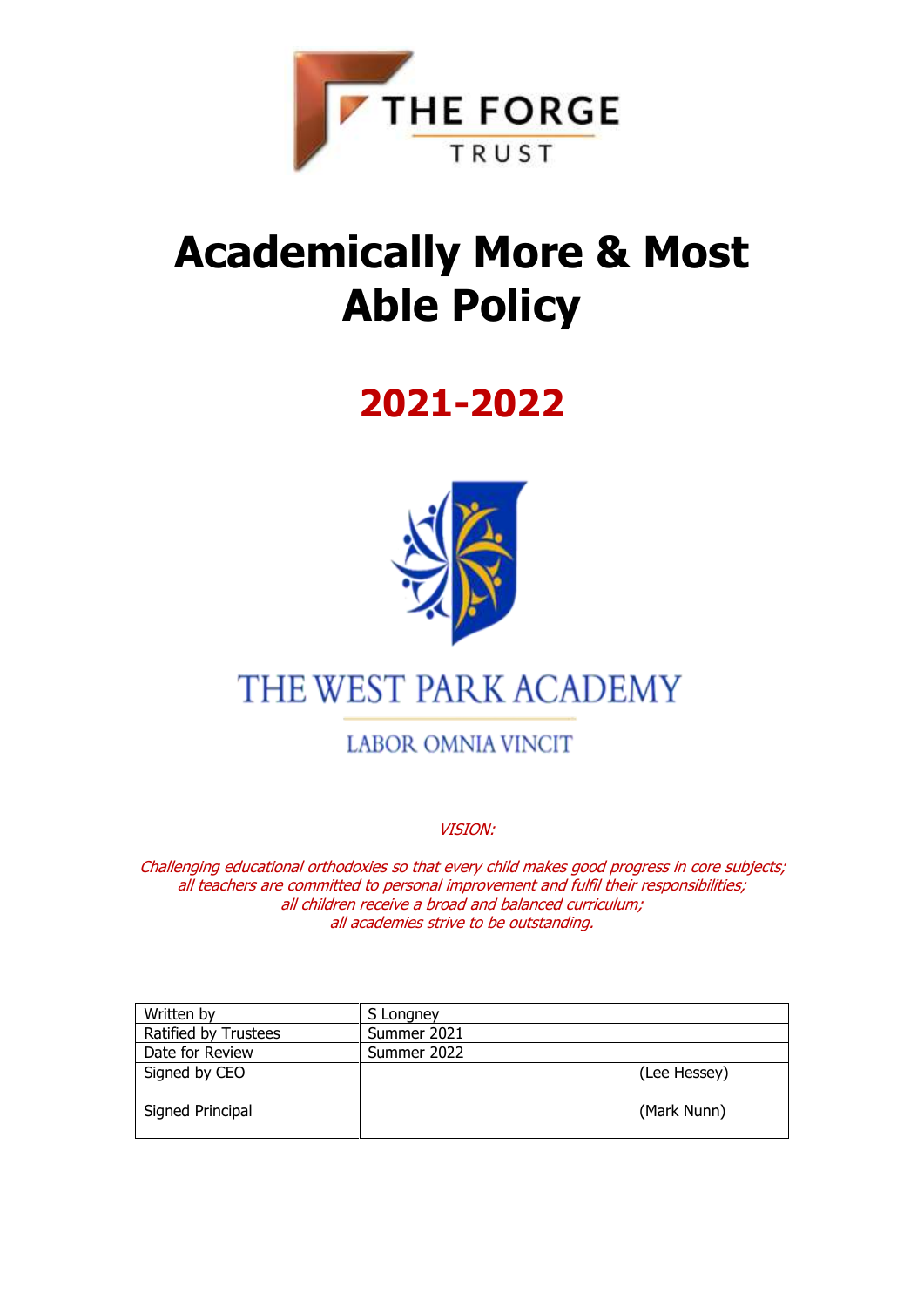## 1) Introduction

At The The West Park Academy, we provide outstanding 'personalisation' of learning for our children by providing low class sizes and ability setting our children from year 1 onwards. As an academy, we invest a significant amount of money into ensuring that we can maintain low class sizes.

Provision for our 'more' and 'most' able children is an integral part of the whole school teaching programme. The purpose of this policy is to ensure that we recognise and support the needs of these children according to national guidelines.

The Department for Education no longer uses the term 'Gifted & Talented', but does recognise the needs of academically **more** able pupils. They advise schools to 'decide how best to cater for these pupils, while ensuring the needs of all pupils are met.'

Ofsted, in their latest inspection handbook, say 'inspectors will pay particular attention to whether the **most** able pupils are making progress…'

As an Academy, we have reviewed all the current guidelines and have chosen to adopt the following terms to distinguish the children referred to in this policy:

- Academically '**more**' able children refers to a child who entered the year group or key stage above the national expectations in English or mathematics.
- Academically '**most**' able children refers to a child whose ability in English or mathematics is **significantly** above that of their peers.

We no longer put a target on the number of children we think would be identified under each category. However, currently, around **20-30%** of our children are identified as academically **more** able and **2-3%** identified as **most** able across the Academy.

2) Identification of Academically More & Most Able

We use a range of ongoing strategies to identify our more and most able children. This process begins when the child joins our school. For some children we have pre-school records which gives details of achievements and interests of particular areas. Discussions with parents and carers enables us to add details to these records.

All children undergo assessments after joining our Foundation Stage. This gives us information about the child's skills and aptitudes across several areas of learning. We discuss each child's profile with the parent, and use this information when planning for individual provision.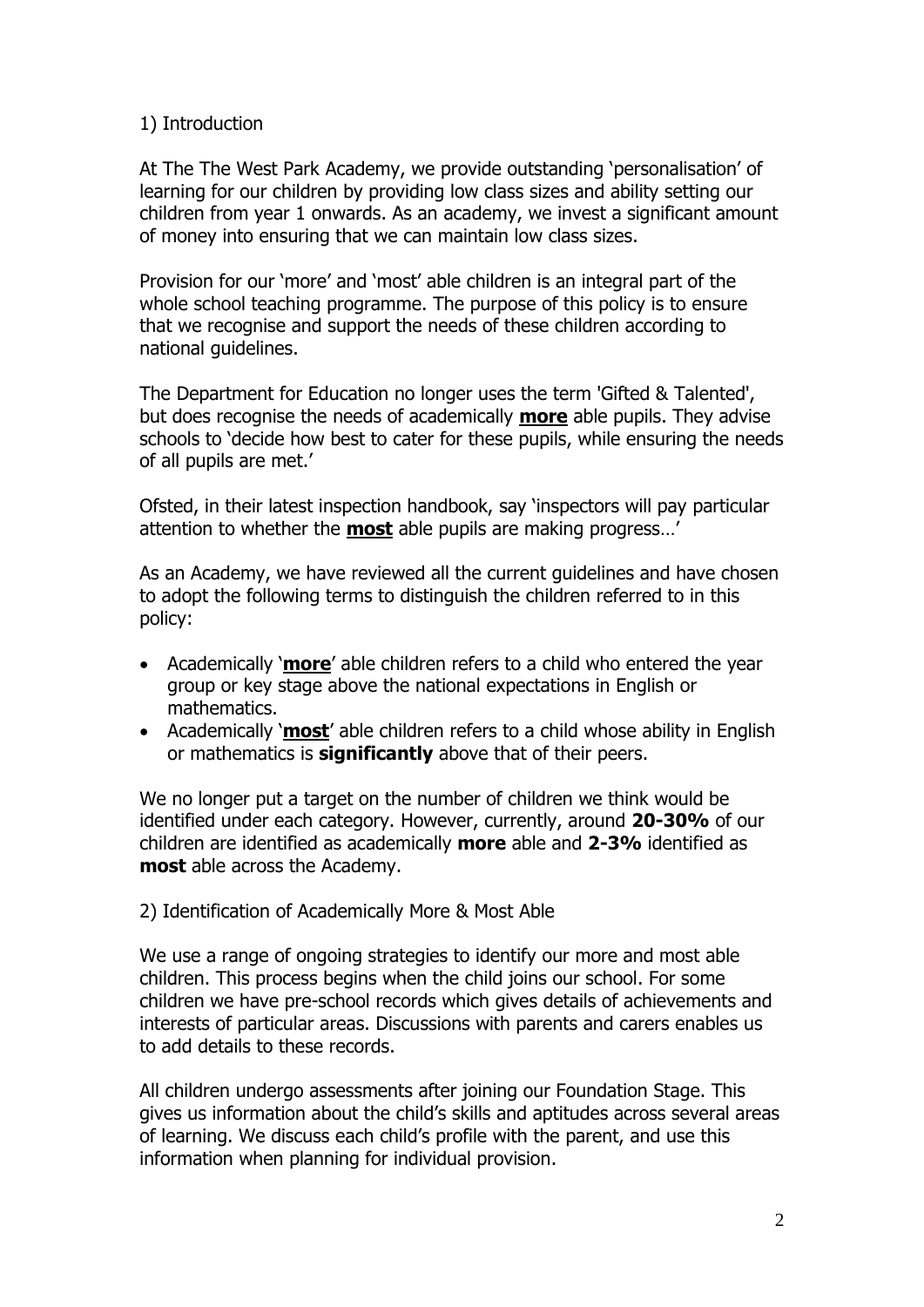The Academy's identification of more able pupils will be informed by ongoing assessment in the foundation stage and termly assessment in years 1-6. The criteria for the identification of **more** able pupils is as follows:

| <b>Year Group</b> | <b>Assessment Result</b>                               |
|-------------------|--------------------------------------------------------|
| F <sub>2</sub>    | 3 (Exceeding) in either reading, writing or number     |
| Υ1                | A (advanced) in either reading, writing, maths or SPaG |
| <b>Y2</b>         | GDS in KS1 SATs in reading, writing or maths           |
| Y3                | A (advanced) in either reading, writing, maths or SPaG |
| Υ4                | A (advanced) in either reading, writing, maths or SPaG |
| Y5                | A (advanced) in either reading, writing, maths or SPaG |
| Υ6                | A (advanced) on entry to Y6                            |

The identification of our **most** able pupils is informed by both assessment and observation. If a child is identified as more able and their attainment is **significantly above that of their peers**, then the pupil may be classed as **most** able.

3) Procedure for Identifying Most Able Pupils

If a child is identified as more able and their attainment is **significantly above that of their peers** then the class teacher, in the first instance, must seek the advice of their year group leader in identifying the child as **most** able. If the year group leader is satisfied that the child's ability is significantly above that of their peers **and** additional provision is required to meet the child's needs, then the child should be referred to the designated member of the school's leadership team (Mr Nunn). The designated member of the leadership team will collate any necessary information and make the final decision on whether or not to identify the child as most able.

4) Provision for More Able Pupils

The needs of our more able pupils is met through the trust's commitment to personalisation. Children will have individual targets set for them each year, based on both their prior attainment and a commitment to achieving progress that is in the top 1% for schools.

Children are set by ability and work within these sets is carefully matched to the individual child's ability. These sets are fluid and reviewed on a regular basis.

The progress of our more able pupils is monitored carefully each term and pupil progress meetings are held with individual teachers to discuss any child not making the progress expected of them.

Attainment and progress data is shared at the Principal's Meetings and during Academy Partnership Meetings, where trends are carefully monitored and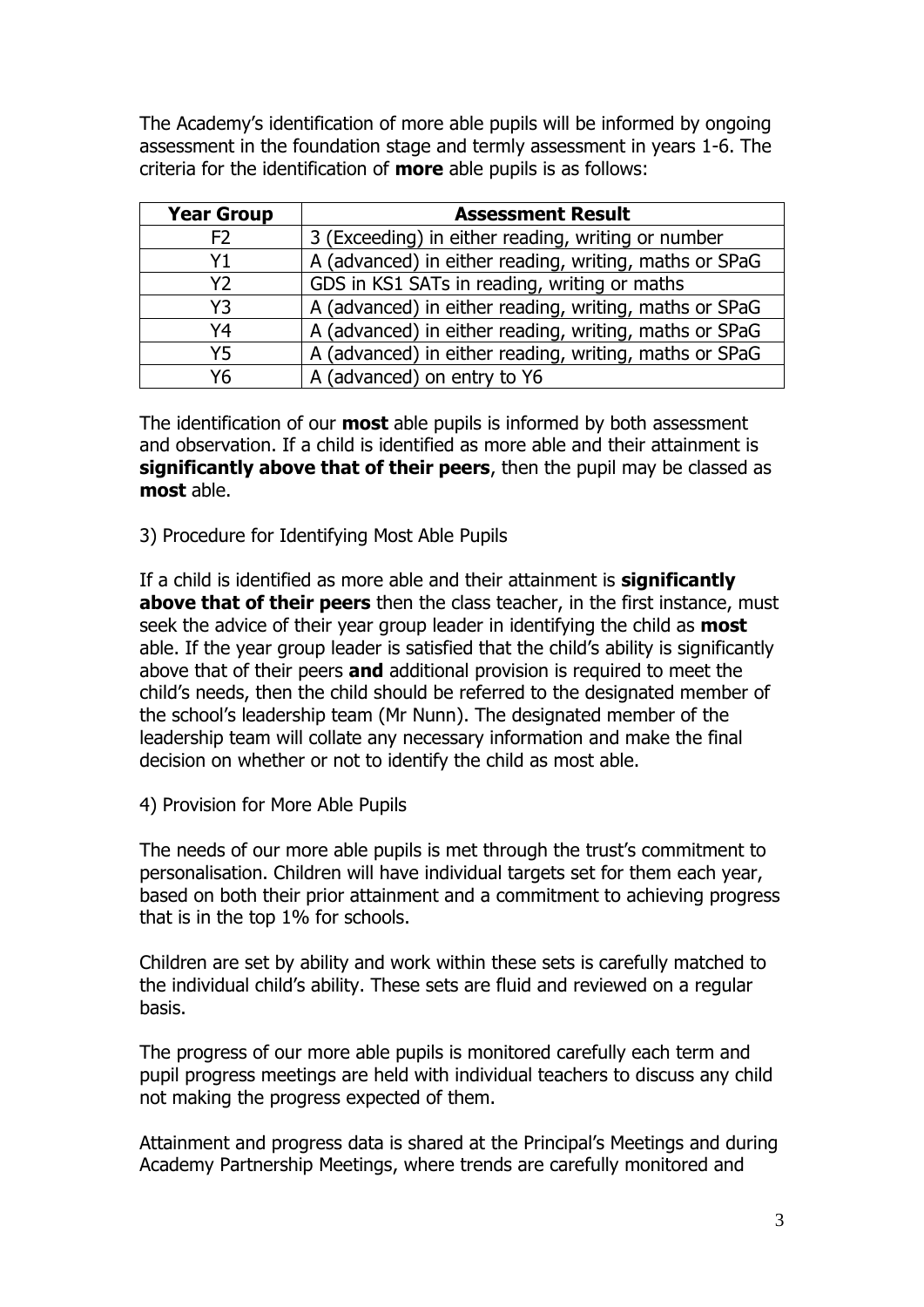acted upon. This information is shared with the board of trustees on a termly basis.

5) Provision for Most Able Pupils

Children who are identified as most able will be provided with an Individual Challenge Plan (see appendix I). They will also be added to a register of most able pupils.

The plan will include information about the provision provided to date, along with individual targets for the child over the academic year, split into each term.

The plan will be completed by the child's class teacher with the help of the relevant year group leader and, if required, the designated member of the leadership team (Mr Nunn).

Parents will have an opportunity to contribute to the plan and are required to sign a copy to confirm they have read and understood the provision that is planned for the year.

6) Involving Parents/Carers

Communication with parents is paramount and is an embedded part of the process of identifying and supporting our academically more able and most able children.

Regular discussions take place between the class teacher and the parent/carer, either through parents' evening or during other meetings before or after school. Parents are notified when their child is identified as most able and placed on the register. Staff work with together with parents/carers to identify appropriate provision to ensure that the child is being adequately challenged, so they remain motivated in their learning through the Individual Challenge Plan (Appendix I).

Staff in school work closely with carers to signpost them to appropriate extracurricular activities. Home learning is appropriately planned to meet the individual needs of all children.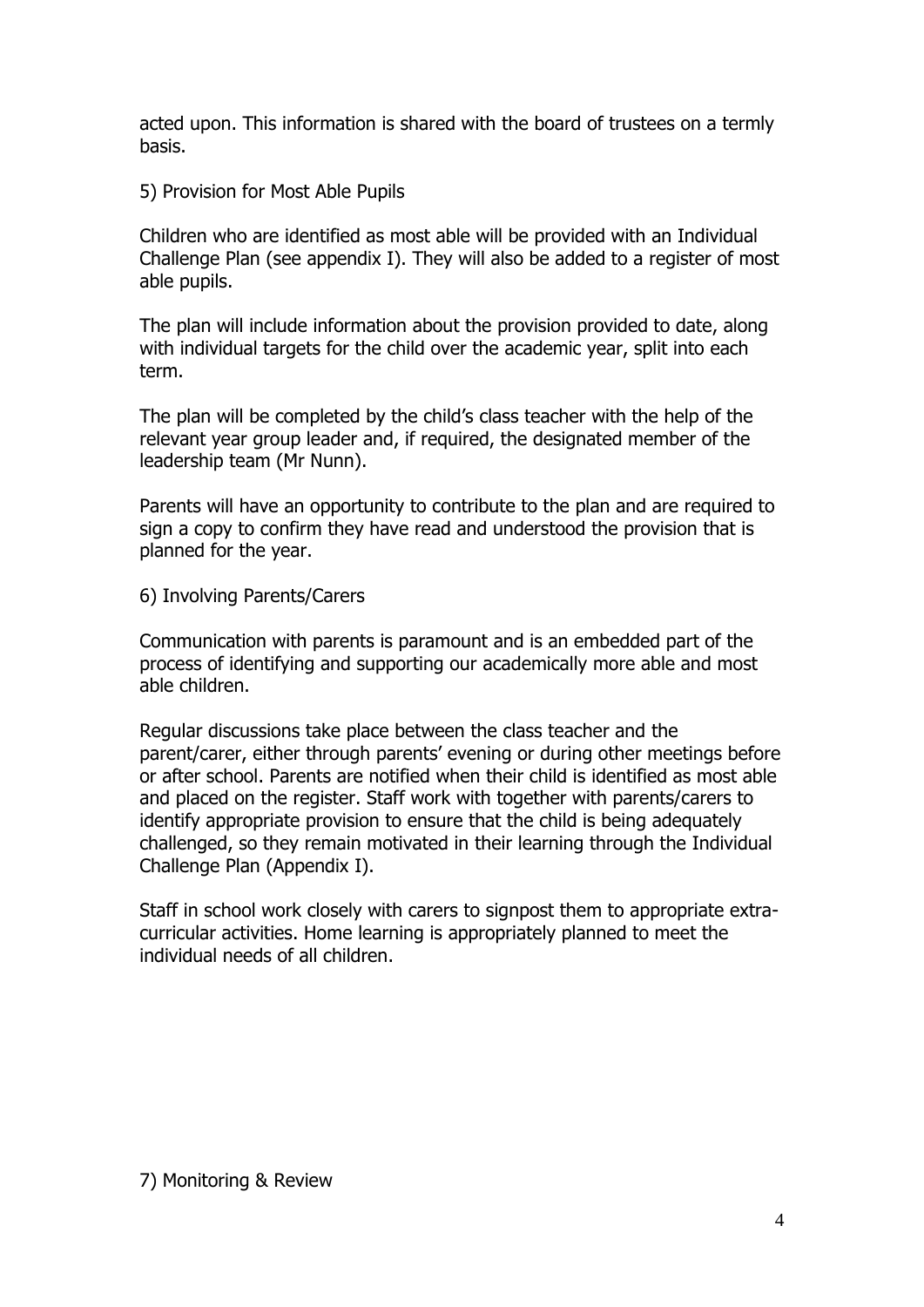There is a nominated leader, currently Mark Nunn, who, with support from the Principal and other senior leaders, co-ordinates the provision and practice within the school for academically more able and most able children. This role includes:

- running a register of academically most able pupils;
- monitoring teachers' planning to ensure that suitable tasks and activities are being undertaken across all curriculum areas by higher achievers;
- regularly reviewing the teaching arrangements for these particular children, monitoring their progress through termly discussions with teachers, lesson drop ins and data analysis;
- supporting staff in the identification of these children and on teaching and learning strategies;
- liaising with parents on related issues.

Our nominated leader for co-ordinating the provision of more and most able children provides feedback to both the Principal's Forum and Board of Trustees. The monitoring can include feedback from parents and children and classroom observations of teaching and learning.

This policy will be reviewed annually along with other policies that fall under the category of 'inclusion'.